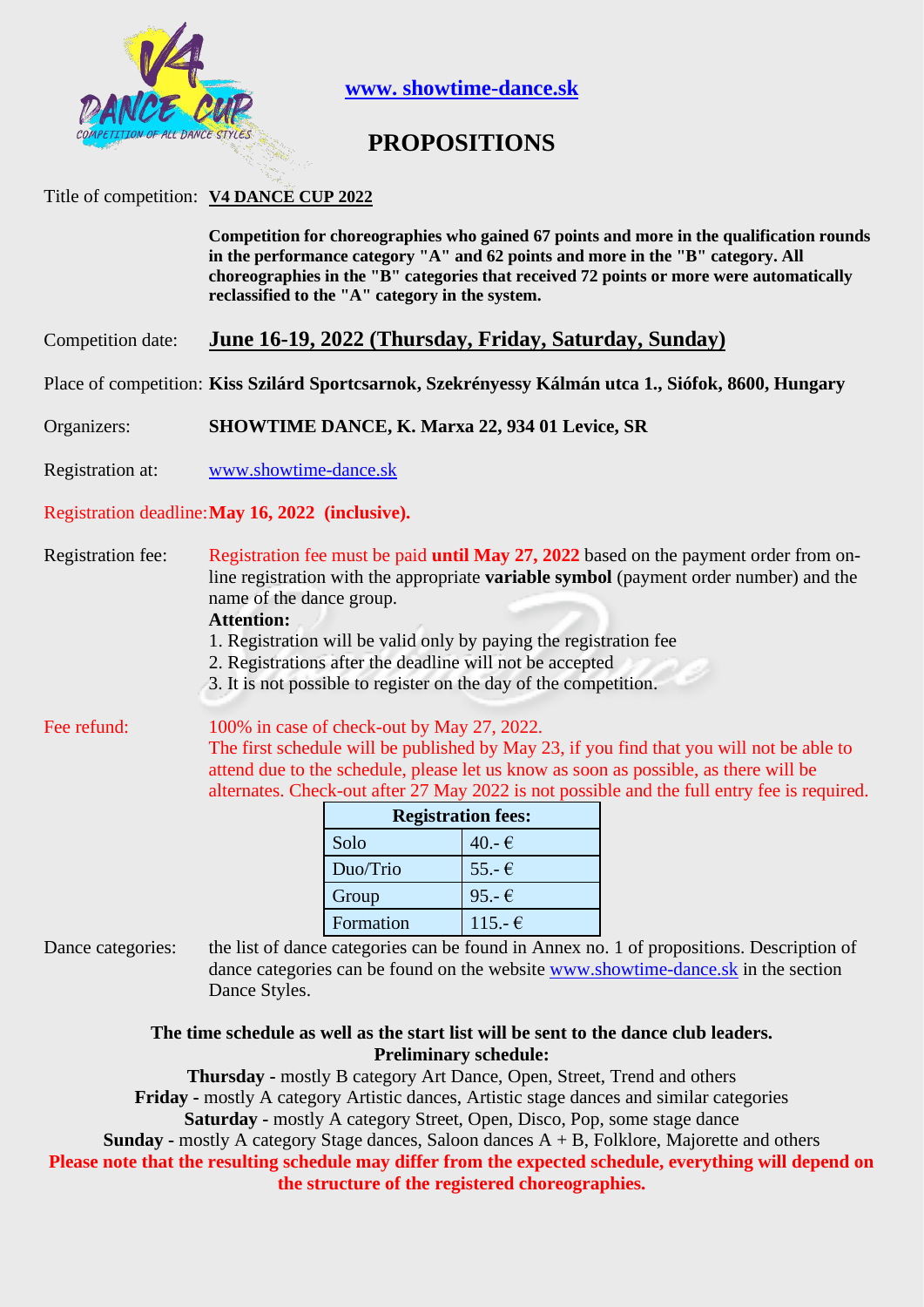| Info at:     | info@showtime-dance.sk, +421 903 496 486                                                                                                                                                                     |
|--------------|--------------------------------------------------------------------------------------------------------------------------------------------------------------------------------------------------------------|
| Admin:       | e-mail: $\frac{\text{info@showtime} \cdot \text{dance} \cdot sk}{\text{rho@showtime} \cdot \text{dance} \cdot sk}$ , +421 903 496 486                                                                        |
| Awards:      | Medals for first 3 placements and diplomas.                                                                                                                                                                  |
| Jury:        | 5 member jury skilled in various dance genres                                                                                                                                                                |
| Chairman:    | PaedDr. Kluchová Lenka - +421 903 438 457                                                                                                                                                                    |
| Music:       | Must be sent in advance via wetransfer.com to music@showtime-dance.sk<br>Please bring also own USB with proper background music. The presence of the group<br>leader is obligatory at the sound technicians. |
| Dance floor: | min. $12 \times 14$ m – balletizol                                                                                                                                                                           |
| Other:       | Teams participate at their own expense<br>Every dancer dances on his own responsibility, children up to the age of 18 on parents'<br>responsibility<br>Every competitor must have an insurance card          |
| Entry:       | Up to 6 years free of charge<br>Children up to 10 years, pensioners and disabled: $5 \in / 2000$ HUF / day<br>Over 10 years and adults: $10 \text{ } \in$ / 4000 HUF / day                                   |
| Meals:       | A bufee will be at disposal.                                                                                                                                                                                 |

We wish you good luck with the preparations and we look forward to your dance performances!

Best dancing wishes,

PaedDr. Lenka Kluchová Director of SHOWTIME DANCE